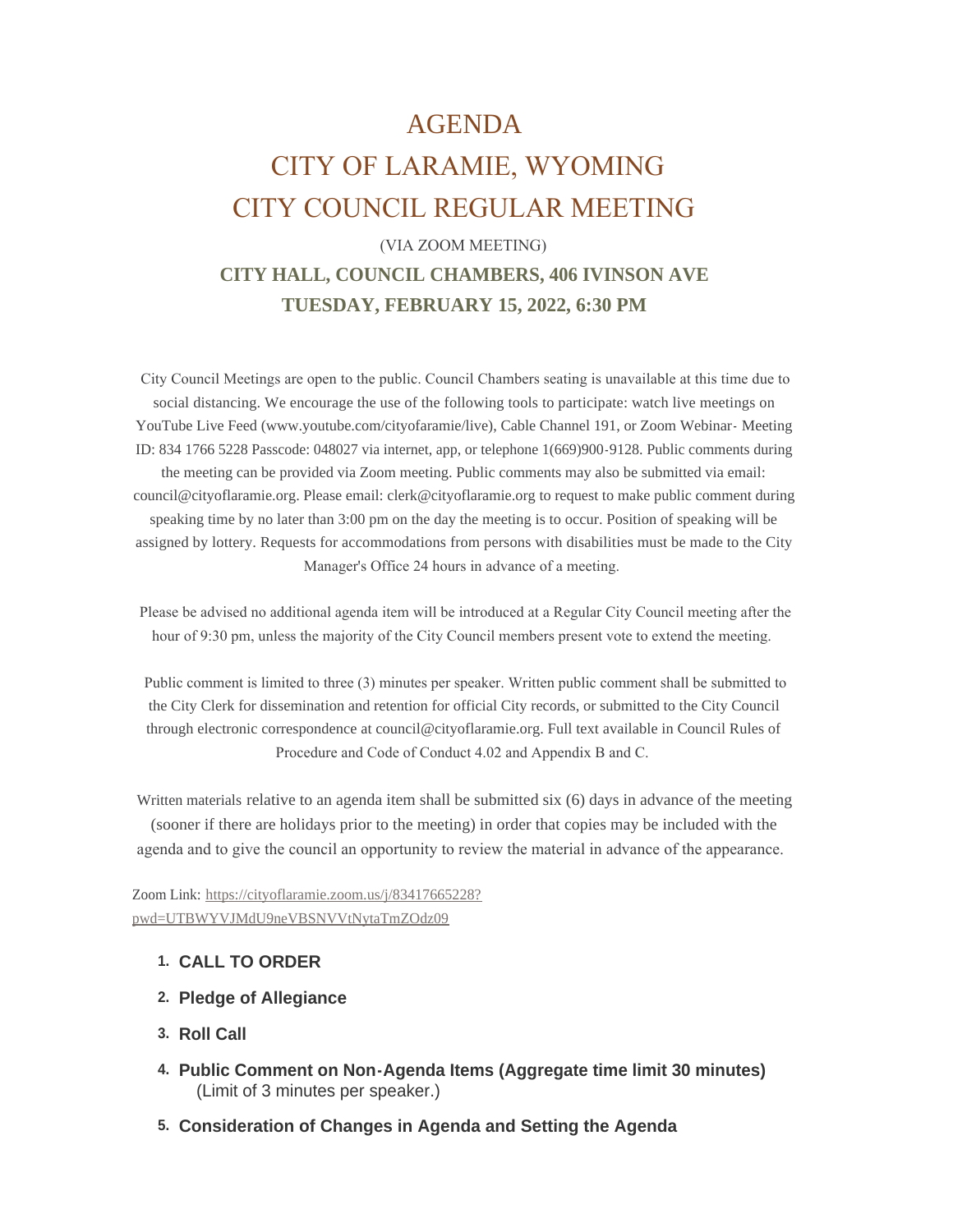A. MOTION BY \_\_\_, seconded by \_\_\_, that the following changes to the Agenda be approved:

B. MOTION BY , seconded by , that the Agenda be set as submitted or changed.

#### **PROCLAMATIONS/PUBLIC HEARINGS/NOTIFICATIONS 6.**

#### **PROCLAMATIONS & PRESENTATIONS 6.A.**

**PROCLAMATION: Random Acts of Kindness Week 6.A.i.**

Documents:

#### [Random Acts of Kindness 2-15-22.pdf](https://cityoflaramie.org/AgendaCenter/ViewFile/Item/11855?fileID=15908)

#### **PUBLIC HEARING 6.B.**

#### **PUBLIC HEARING: New Restaurant Liquor License No. R69 Eat 6.B.i. Sleep Barbecue, LLC dba Dickey's Barbecue Pit located at 2410 E Grand Ave, Laramie, WY**

Documents:

[PH Notice New Rest LL Eat Sleep Barbecue, LLC 1-19-22.pdf](https://cityoflaramie.org/AgendaCenter/ViewFile/Item/11859?fileID=15913)

#### **ANNOUNCEMENTS 6.C.**

#### **Monthly Staff Recognition 6.C.i.**

o Lucas Witt (Building Inspector)

#### **Glass Recycling (Webb, PW) 6.C.ii.**

Documents:

[Picture of Glass Recycling 2-15-22.jpg](https://cityoflaramie.org/AgendaCenter/ViewFile/Item/11895?fileID=15995)

**Disclosures by City Council Members 7.**

#### **Approval of Consent Agenda 8.**

Items listed on the Consent Agenda are considered to be routine and will be enacted by one motion in the form listed below. There will be no separate discussion of these items unless a Councilor so requests, in which case the item will be removed from the Consent Agenda and will be considered on the Regular Agenda.

MOTION BY disconded by that the Consent Agenda be approved and that each specific action on the Consent Agenda be approved as indicated.

#### **CONSENT AGENDA 9.**

**MINUTES: City Council Meeting Minutes from February 1, 2022 9.A. Action:**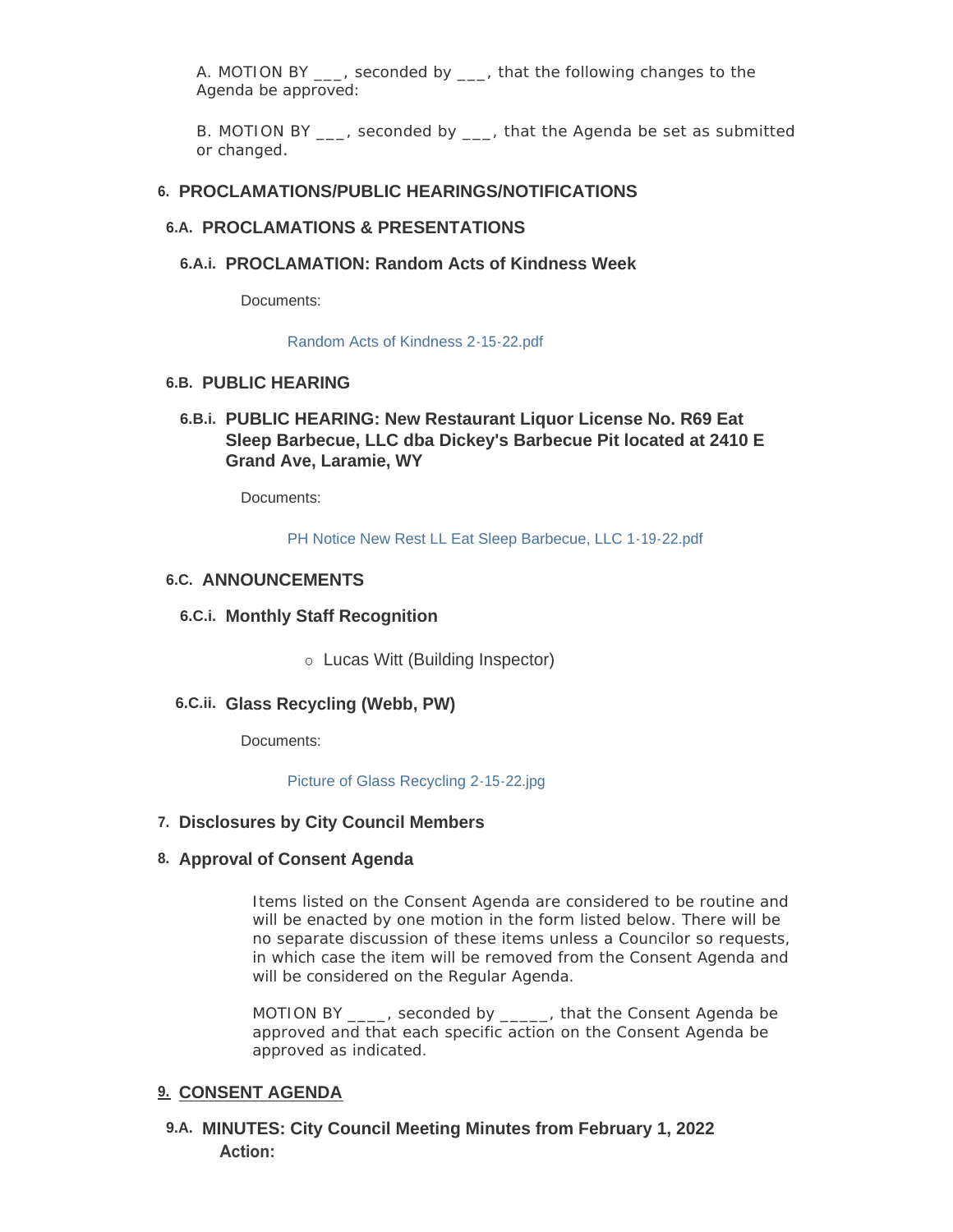that Council approve the Minutes of the following City Council meetings: the Regular Meeting and Public Hearings of February 1, 2022, and have them placed on file for public inspection.

### **[Bartholomew, CC]**

Documents:

[OO 2040 Amend 2.20 Board of Health 2-1-22.pdf](https://cityoflaramie.org/AgendaCenter/ViewFile/Item/11874?fileID=15920) [Minutes 2-1-22.pdf](https://cityoflaramie.org/AgendaCenter/ViewFile/Item/11874?fileID=15921)

#### **MINUTES: December 9, 2020 Laramie Building Authority 9.B.**

**Action:**

Move to acknowledge receipt of the Minutes from the December 9, 2020 Laramie Building Authority Regular Meeting and place them on file for public inspection.

**[Webb, PW]**

Documents:

[Cover Sheet 12.09.20 BA Minutes.pdf](https://cityoflaramie.org/AgendaCenter/ViewFile/Item/11883?fileID=15935) [BA 12.09.20 Minutes Combined.pdf](https://cityoflaramie.org/AgendaCenter/ViewFile/Item/11883?fileID=15936)

#### **CEMETERY DEEDS: Cemetery Deeds for February 1-15, 2022 9.C.**

#### **Action:**

that the Cemetery Deeds for February 1-15, 2022 be accepted, and the Mayor and City Clerk be authorized to sign and have them recorded in the Office of the County Clerk.

**[Feezer, ACM]**

#### **MOU: Memorandum of Understanding Between Albany County, Wyoming 9.D. and the City of Laramie, Wyoming for Emergency Management Services in the Emergency Operations Center Action:**

that Council approves the Memorandum of Understanding Between Albany County, Wyoming and the City of Laramie for Emergency Management Services in the Emergency Operations Center; and authorize the Mayor and City Clerk to sign; and amend the 2021-2022 fiscal year budget. **[Johnson, Fire Chief]**

#### Documents:

[Cover Sheet MOU EMS 2-15-22.pdf](https://cityoflaramie.org/AgendaCenter/ViewFile/Item/11888?fileID=15992) [MOU between Albany County and City of Laramie for Emergency Management](https://cityoflaramie.org/AgendaCenter/ViewFile/Item/11888?fileID=15991)  Services.pdf

**MOU: Memorandum of Understanding Between the Board of 9.E. Commissioners of the County of Albany, Wyoming and the City of**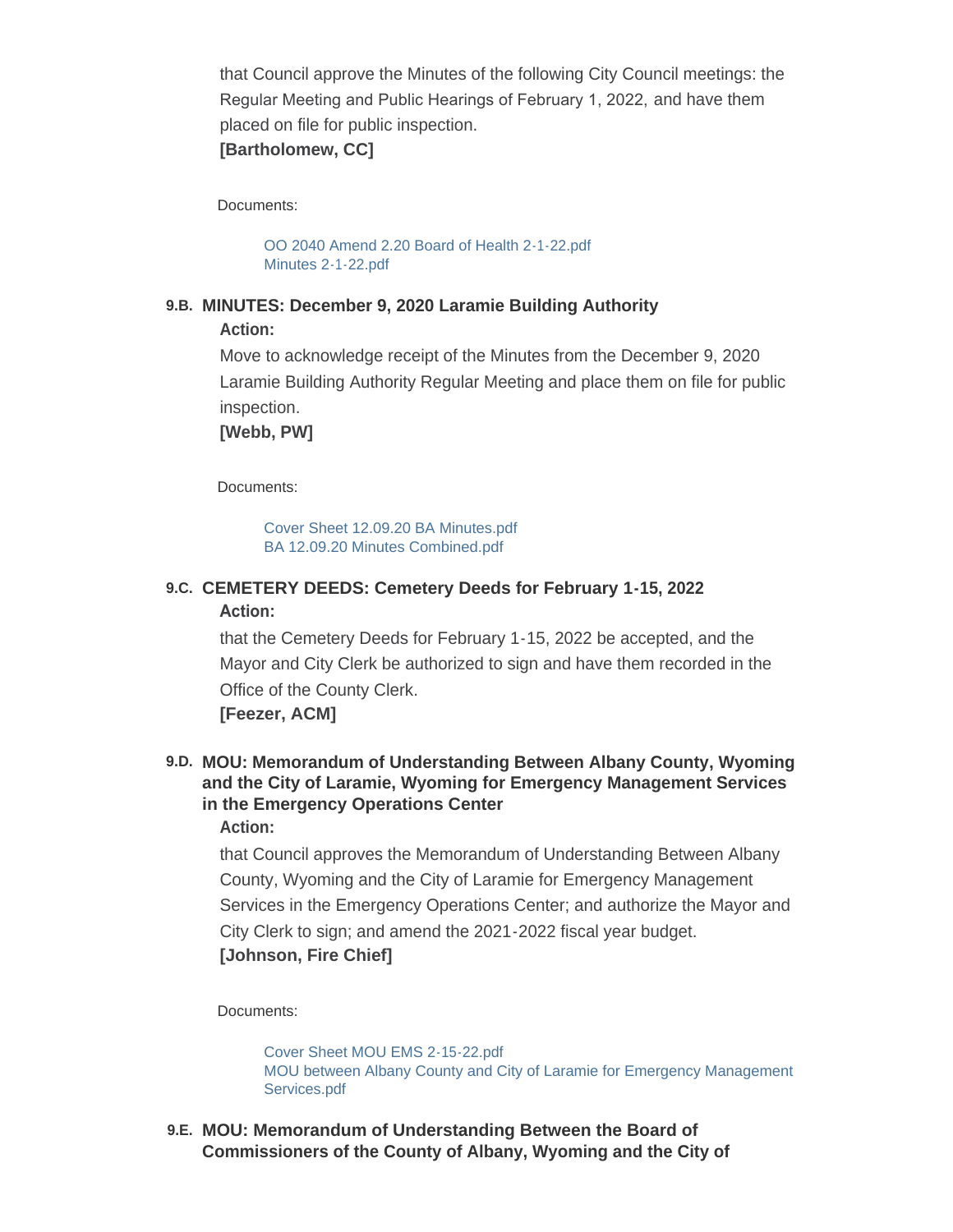#### **Laramie, Wyoming regarding annexation of that portion of Bill Nye Avenue from Grand Avenue to Sherman Hill Road Action:**

**Commissioners of the County of Albany, Wyoming and the City of** 

move to approve the Memorandum of Understanding Between the Board of Commissioners of the County of Albany, Wyoming and the City of Laramie, Wyoming regarding annexation of that portion of Bill Nye Avenue from Grand Avenue to Sherman Hill Road, and authorize the Mayor and Clerk to sign. **[Teini, Planning Manager]**

Documents:

[City Council Cover Sheet - MOU - 2.15.2022.pdf](https://cityoflaramie.org/AgendaCenter/ViewFile/Item/11856?fileID=15909) [Bill Nye Annexation MOU Clean w attachments.pdf](https://cityoflaramie.org/AgendaCenter/ViewFile/Item/11856?fileID=15910)

## **AGREEMENT: Award of Professional Engineering Services Agreement 9.F. for the 2021 Priority Sewer Design**

#### **Action**

move to award the Professional Services Agreement for the 2021 Priority Sewer Design to SolTerra Engineering of Laramie, WY, in the amount of \$38,705.00 plus a contingency of \$6,295.00 for a total amount not to exceed \$45,000.00 and authorize the Mayor and City Clerk to sign. **[Webb, PW]**

Documents:

[Cover Sheet 2021 Priority Sewer Design.pdf](https://cityoflaramie.org/AgendaCenter/ViewFile/Item/11884?fileID=15937) [Professional\\_Engineering\\_Services\\_Agrnt.pdf](https://cityoflaramie.org/AgendaCenter/ViewFile/Item/11884?fileID=15938)

#### **CONTRACT: Consideration of a contract between the City of Laramie, 9.G. Wyoming and Creative Energies, Lander, Wyoming for the installation of a solar array and electric vehicle charging station at the Laramie Fire Station #3.**

#### **Action:**

that City Council approve the contract between the City of Laramie, Wyoming and Creative Energies, Lander, Wyoming for the installation of a solar array and electric vehicle charging station at the Laramie Fire Station #3 in an amount not to exceed \$88,460.00 and associated budget amendment in the amount of \$5,000.00 from unencumbered funds to provide for the project and allow \$1,540.00 in contingency funds and authorize the Mayor and Clerk to sign.

### **[Feezer, ACM]**

Documents:

[Solar Array.EV Car Charging.FS3 Cover Sheet.pdf](https://cityoflaramie.org/AgendaCenter/ViewFile/Item/11852?fileID=15900) [CoL.CE Contract.Solar Arrays.EV Car Charging.FS3.pdf](https://cityoflaramie.org/AgendaCenter/ViewFile/Item/11852?fileID=15901)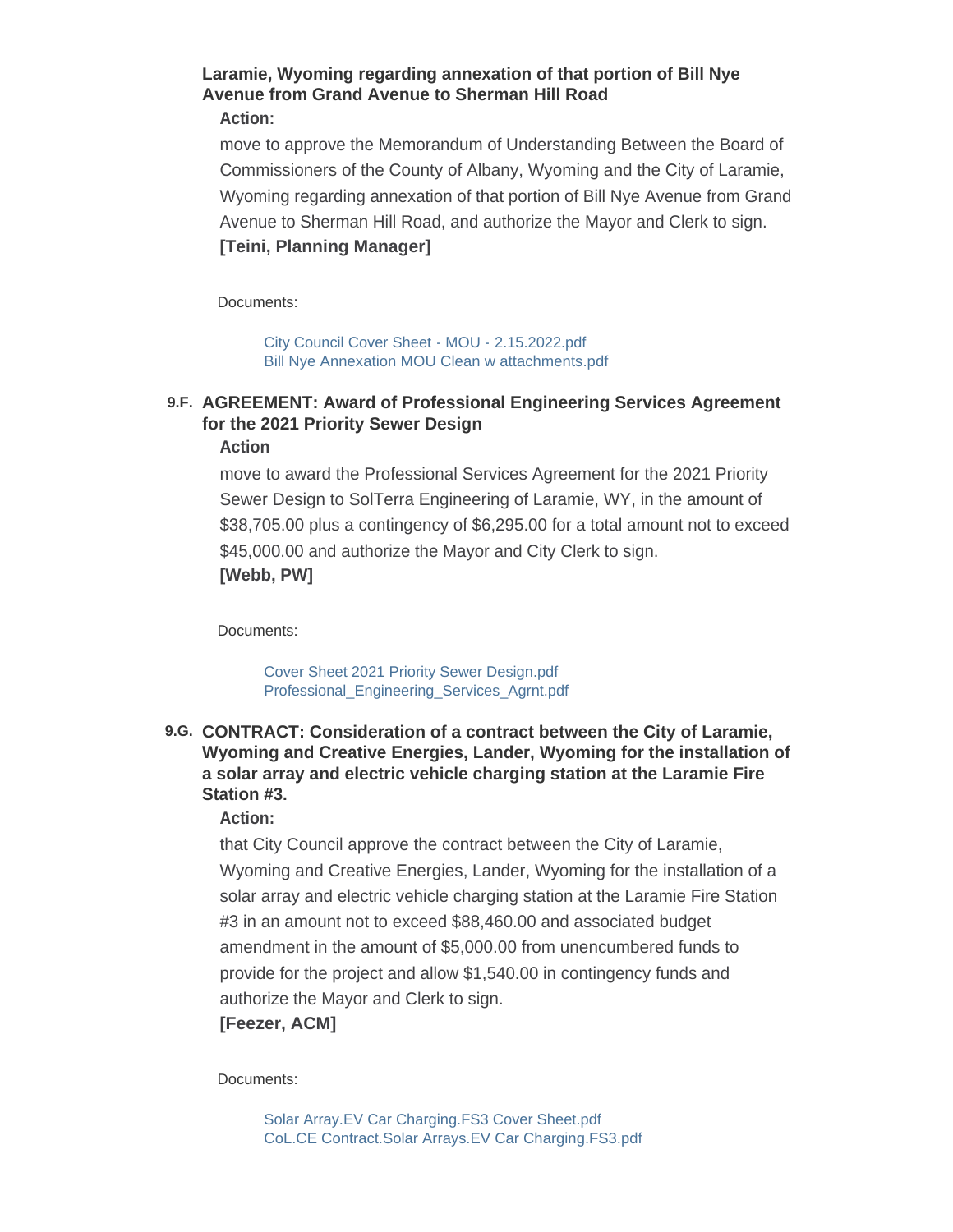## **RESOLUTION: Resolution 2022-14, Appointing Three (3) Members to 9.H. the Traffic Safety Commission**

#### **Action:**

I move to approve Resolution No. 2022-14, appointing Eric Milliken, Samuel Neumann, and Theodore Schueler to the Traffic Safety Commission and authorize the Mayor and City Clerk to sign. **[Webb, PW]**

Documents:

[Cover Sheet Res 2022-14 Traffic Safety Commission Member Appoinment.pdf](https://cityoflaramie.org/AgendaCenter/ViewFile/Item/11885?fileID=15939) [Resolution 2022-14 Appointing Members to Traffic Safety Commission.pdf](https://cityoflaramie.org/AgendaCenter/ViewFile/Item/11885?fileID=15940)

#### **ORDINANCE: Original Ordinance No. 2040, Amending Section 2.20 of 9.I. Laramie Municipal Code Related to Board of Health**

Third and Final Reading. (Introduced by Cumbie) **Action:** 

move to approve Original Ordinance No. 2040, amending Section 2.20 of Laramie Municipal Code related to Board of Health, on third and final reading, and authorize the Mayor and City Clerk to sign. **[Bartholomew, CC]**

Documents:

[Cover Sheet OO2040 LMC 2.20 Board of Health 2-15-22.pdf](https://cityoflaramie.org/AgendaCenter/ViewFile/Item/11858?fileID=15912) [OO2040 LMC 2.20 Board of Health 1-18-22.pdf](https://cityoflaramie.org/AgendaCenter/ViewFile/Item/11858?fileID=15911)

#### **PURCHASE AGREEMENT: Purchase Agreement between City of 9.J. Laramie and David R. Coffey for .98 Acres of Real Property Action:**

move to approve the Purchase Agreement between the City of Laramie, Wyoming and David R. Coffey for the purchase of .98 acres of real property, and authorize the Mayor and Clerk to sign. **[Jordan, CM]**

Documents:

[Cover.BermAcquisition45thStreet \(1\).pdf](https://cityoflaramie.org/AgendaCenter/ViewFile/Item/11893?fileID=16004) [AgmtPurchase.98ac.FloodControlBerm \(1\).pdf](https://cityoflaramie.org/AgendaCenter/ViewFile/Item/11893?fileID=16005)

#### **SCHEDULE MEETINGS: 9.K.**

that the following meeting be scheduled:

a. March 2, 2022, 6:00 pm (Wednesday) – WORK SESSION: 5<sup>th</sup> Penny

Sales Tax Joint with Albany County and Rock River

b. March 22, 2022, 6:00 p.m. – PUBLIC HEARING: 2022 Liquor License Renewals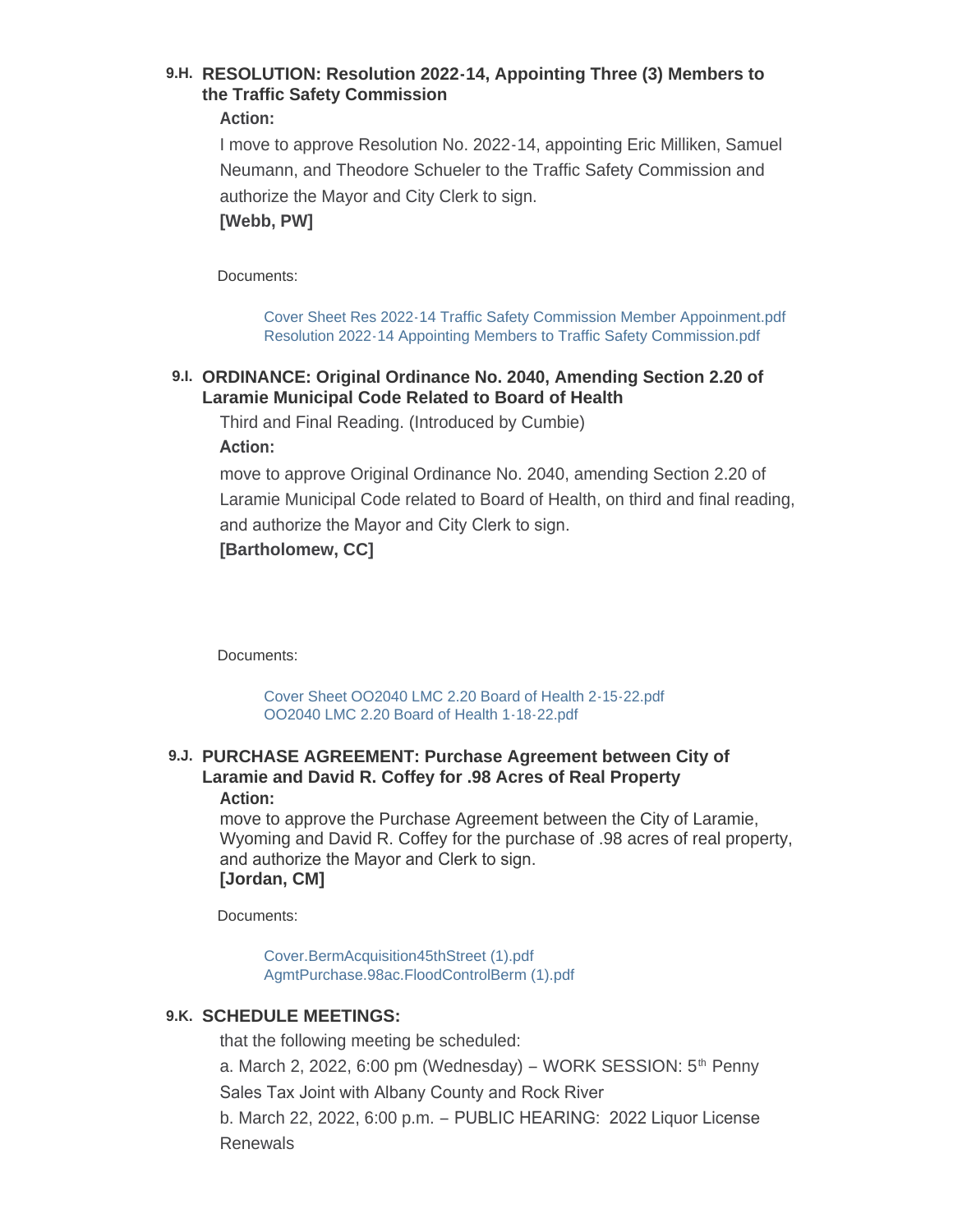c. March 22, 2022, 6:00 pm – WORK SESSION: LACD Annual Update d. March 22, 2022, 6:00 pm – WORK SESSION: Audit and CAFR Update e. April 12, 2022, 6:00 pm – WORK SESSION: Governmental Funds Recommended Capital f. April 26, 2022, 6:00 pm – WORK SESSION: Governmental Funds Recommended Capital g. April 27, 2022, 6:00 pm – WORK SESSION: Potential Enterprise Funds Recommend Capital h. May 10, 2022, 6:00 pm – WORK SESSION: Recommended Budget i. May 11, 2022 6:00 pm – WORK SESSION: Recommended Budget j. May 24, 2022, 6:00 pm – SPECIAL MEETING: Recommended Budget k. June 7, 2022, 6:30 pm – PUBLIC HEARING: Budget Adoption

#### **REGULAR AGENDA 10.**

**Memorandum of Understanding Between the City of Laramie, Wyoming and 11. the Board of Commissioners for the County of Albany, Wyoming for Ambulance Services**

**[Johnson, Fire Chief]**

Documents:

Cover Sheet - [MOU between City and County for Ambulance Service.pdf](https://cityoflaramie.org/AgendaCenter/ViewFile/Item/11886?fileID=15941) [EMS MOU for City of Laramie and Albany County.pdf](https://cityoflaramie.org/AgendaCenter/ViewFile/Item/11886?fileID=15942)

**Contract Between City of Laramie, Board of Commissioners of the County 12. of Albany, Wyoming, and Logan Simpson for the Development of the Albany County and City of Laramie Joint Growth Management Plan and Regulations**

**[Teini, Planning Manager]**

Documents:

[City Council Cover Sheet\\_Joint Growth Area Management Plan 2.15.2022.pdf](https://cityoflaramie.org/AgendaCenter/ViewFile/Item/11881?fileID=15989) [2022.02.15 Logan Simpson Contract Full and attachments.pdf](https://cityoflaramie.org/AgendaCenter/ViewFile/Item/11881?fileID=15925)

**Award Purchase of Storage Area Network (SAN) 13. [Rhoades, IT Manager; Brown, COO]**

Documents:

[Cover Sheet SAN \(002\).pdf](https://cityoflaramie.org/AgendaCenter/ViewFile/Item/11892?fileID=15994) [HPE NASPO Quote.pdf](https://cityoflaramie.org/AgendaCenter/ViewFile/Item/11892?fileID=15983) [Lewan Technology Quote.pdf](https://cityoflaramie.org/AgendaCenter/ViewFile/Item/11892?fileID=15984) [Next Warehouse Quote.pdf](https://cityoflaramie.org/AgendaCenter/ViewFile/Item/11892?fileID=15985)

**Amendment #6 to the Professional Engineering Services Agreement with 14. DOWL for the North Side Tank Project [Webb, PW]**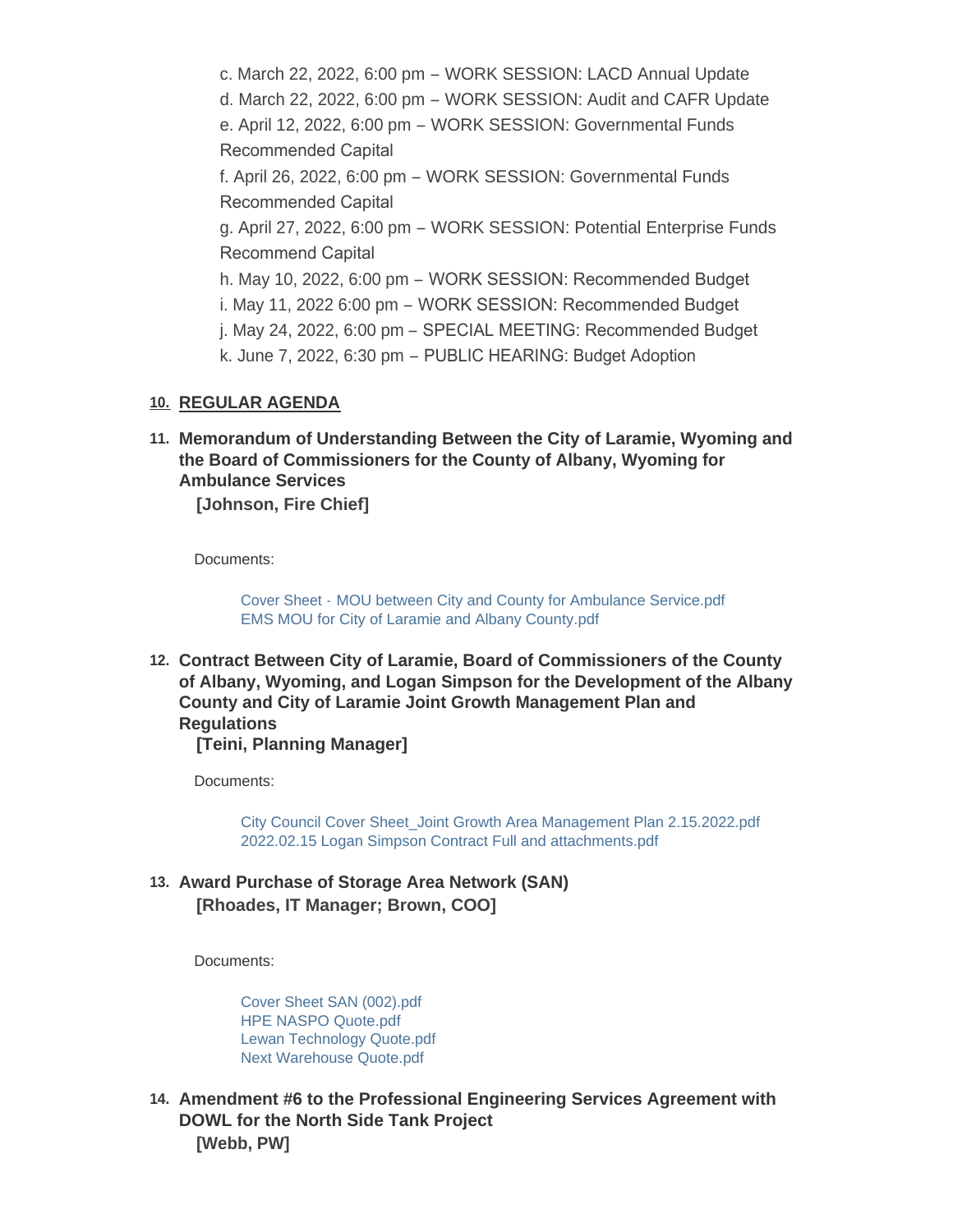Documents:

[Cover Sheet North Side Tank Amendment 6.pdf](https://cityoflaramie.org/AgendaCenter/ViewFile/Item/11882?fileID=15927) [DOWL\\_WTNSTK\\_Original PES.pdf](https://cityoflaramie.org/AgendaCenter/ViewFile/Item/11882?fileID=15928) [DOWL\\_WTNSTK\\_Amend 1.pdf](https://cityoflaramie.org/AgendaCenter/ViewFile/Item/11882?fileID=15929) [DOWL\\_WTNSTK\\_Amend 2.pdf](https://cityoflaramie.org/AgendaCenter/ViewFile/Item/11882?fileID=15930) [DOWL\\_WTNSTK\\_Amend 3.pdf](https://cityoflaramie.org/AgendaCenter/ViewFile/Item/11882?fileID=15931) [DOWL\\_WTNSTK\\_Amend 4.pdf](https://cityoflaramie.org/AgendaCenter/ViewFile/Item/11882?fileID=15932) [DOWL\\_WTNSTK\\_Amend 5.pdf](https://cityoflaramie.org/AgendaCenter/ViewFile/Item/11882?fileID=15933) [DOWL WTNSTK PES Amendment 6 revised.pdf](https://cityoflaramie.org/AgendaCenter/ViewFile/Item/11882?fileID=15934)

**New Restaurant Liquor License No. R69 Eat Sleep Barbecue, LLC dba 15. Dickey's Barbecue Pit located at 2410 E Grand Ave, Laramie, WY [Bartholomew, CC]**

Documents:

[Cover Sheet LLNew Rest\\_Eat Sleep Barbecue LLC 2-15-22.pdf](https://cityoflaramie.org/AgendaCenter/ViewFile/Item/11860?fileID=16006) [Eat Sleep Barbecue application 1-19-22 Redacted.pdf](https://cityoflaramie.org/AgendaCenter/ViewFile/Item/11860?fileID=15915)

**Consideration of award of contract between the City of Laramie, Wyoming 16. and Great Western Recreation for the removal, design, provision, and installation of a 5 to 12-year-old playground with synthetic turf safety surfacing at Washington Park.**

**[Hunter, Parks/Feezer, ACM]**

Documents:

[Council Cover sheet Washington Playground Contract.pdf](https://cityoflaramie.org/AgendaCenter/ViewFile/Item/11887?fileID=15944) [Contract Wash Playground - Signed.pdf](https://cityoflaramie.org/AgendaCenter/ViewFile/Item/11887?fileID=15945) [Wash Att A.pdf](https://cityoflaramie.org/AgendaCenter/ViewFile/Item/11887?fileID=15946) [Wash Att B.pdf](https://cityoflaramie.org/AgendaCenter/ViewFile/Item/11887?fileID=15947) [Wash Att C.pdf](https://cityoflaramie.org/AgendaCenter/ViewFile/Item/11887?fileID=15948) [Wash Att D.pdf](https://cityoflaramie.org/AgendaCenter/ViewFile/Item/11887?fileID=15949)

**Resolution 2022-15, Adopting Policy Goals and Objectives for the City of 17. Laramie, Wyoming for 2022 [Jordan, CM]**

Documents:

[Cover Sheet Reso 2022-15 Council Goals 2022 2-15-22.pdf](https://cityoflaramie.org/AgendaCenter/ViewFile/Item/11889?fileID=15986) [Reso 2022-15 City Council Goals 2022 2-15-22.pdf](https://cityoflaramie.org/AgendaCenter/ViewFile/Item/11889?fileID=15990)

**Resolution 2022-16, Formalizing the Implementation Schedule for the 18. Laramie Rental Housing Code, Enrolled Ordinance 1802 [Jordan, CM]**

Documents: